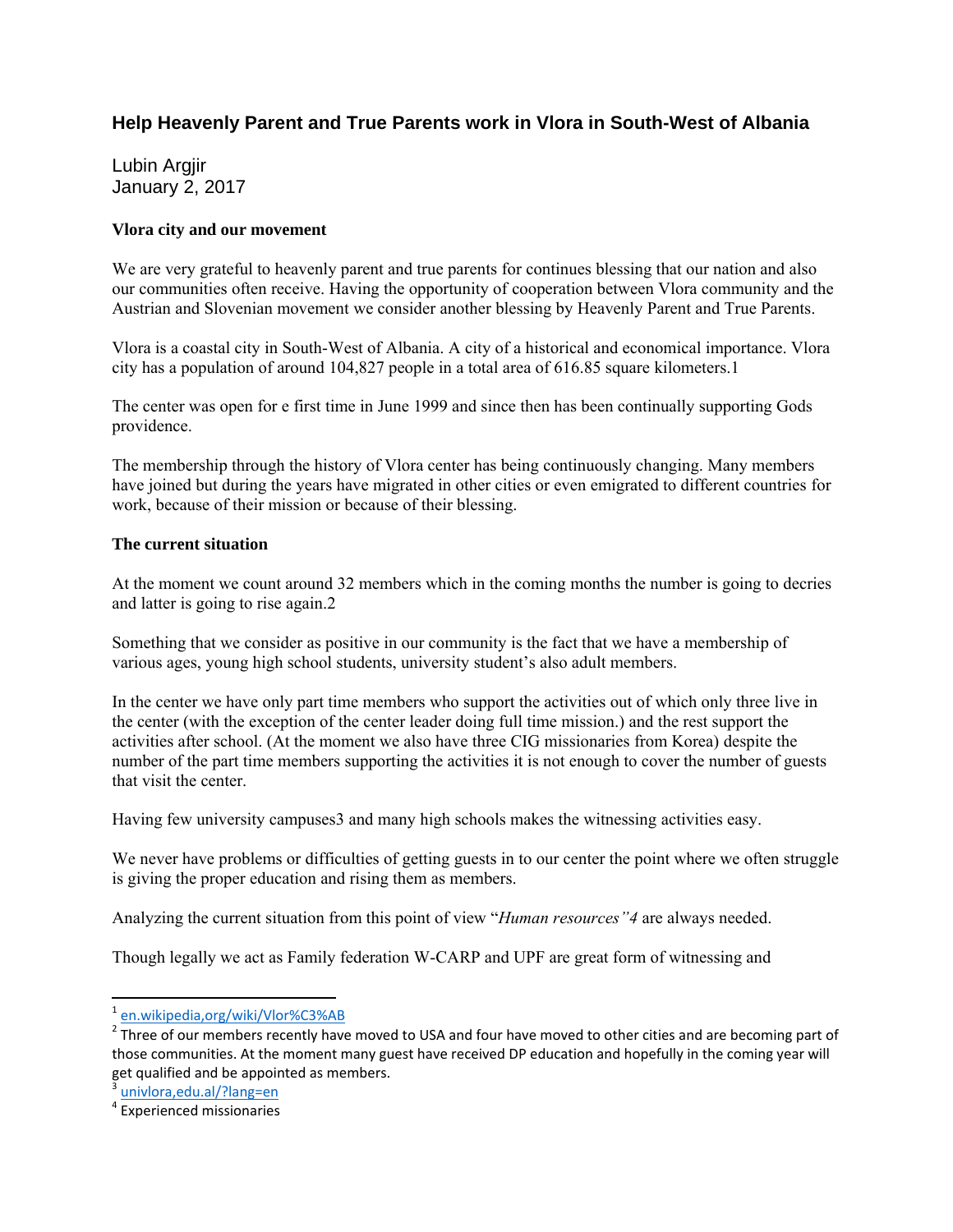approaching in to society.

Financially except the renting cost (the center facility doesn't belong to the movement we rent it) we get our finances from fundraising and often the level of incomes determines the scale of our public activities.

Following the latest years social and technological development of our time and the digitalization of information we have being making effort to catch up with this developments5 but in this area we also have lack of *trained staff*, and not only we also have lack of *proper technological equipment.*

Albania being Part of vision 2020 includes our community as part of this vision for this reason we have set our goals that in the coming years we can develop our membership by reaching 120 members hoping in the far future they can become the cornerstone of the blessed families in our community.

Even though we believe that we are on the right track toward the development of our community we are not advancing with the proper rhythm and quality toward the realization of our goals for Vision 2020.

Something of which we consider as primary is having spiritual support through your conditions and prayers on the other hand we would be happy to have in our center experienced missionaries who are capable of giving deep internal guidance and can even advise in developing our community.

As a need of technological support many times during our mission the absent of the proper technology becomes an obstacle and in our current situation we cannot afford such things.



<sup>5</sup> You can check our facebook page (**federate e familjes vlore** and **w-carp vlore**)